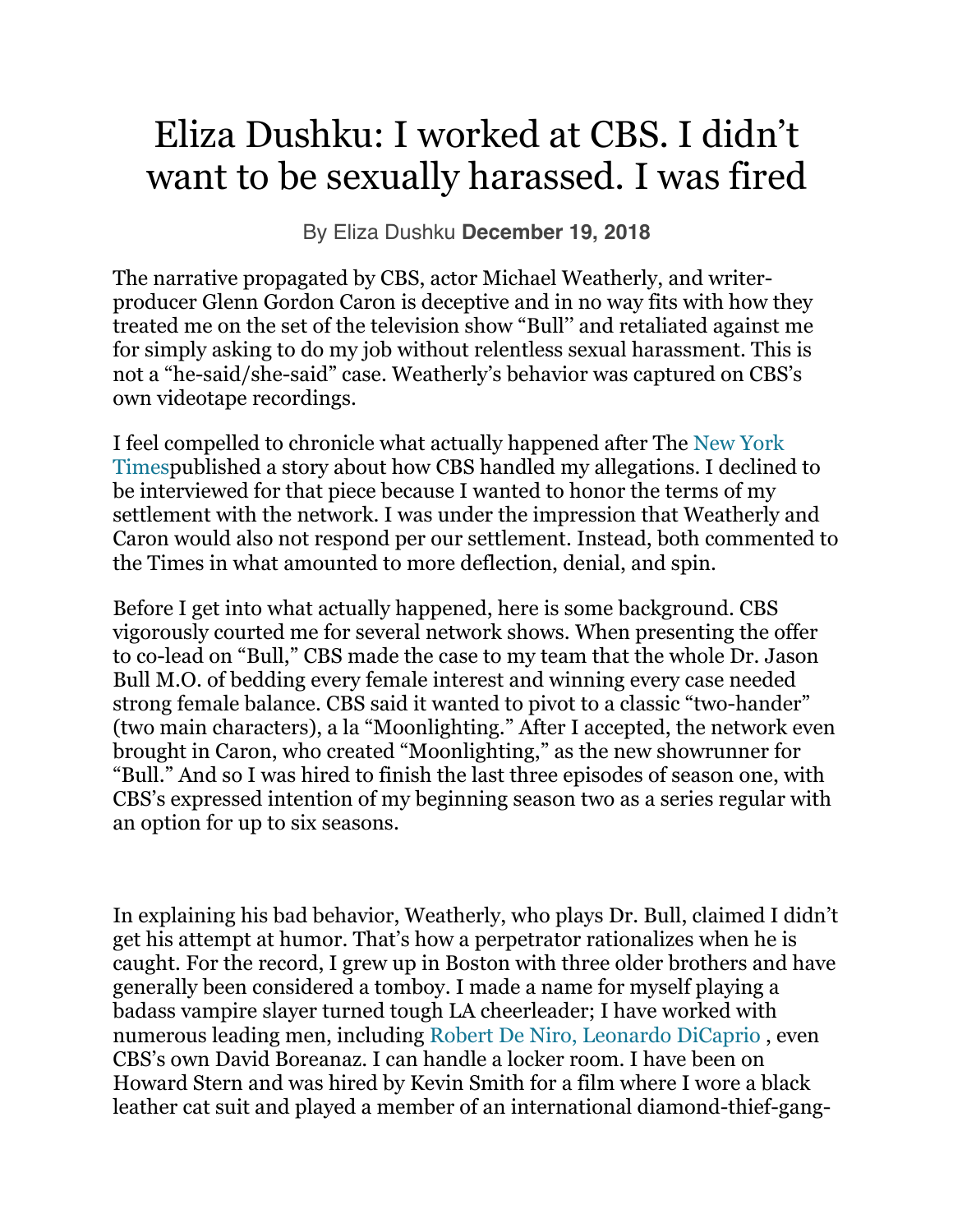ring. I do not want to hear that I have a "humor deficit" or can't take a joke. I did not overreact. I took a job and, because I did not want to be harassed, I was fired.

## THE HARASSMENT

Weatherly harassed me from early on. The tapes show his offer to take me to his "rape van, filled with all sorts of lubricants and long phallic things." There was also his constant name-calling; playing provocative songs (like "Barracuda") on his iPhone when I approached my set marks; and his remark about having a threesome. He made the threesome remark to me about himself and me in a room full of people. Minutes later, a crew member sidled up next to me and, with a smirk, said in a low voice, "I'm with Bull. I wanna have a threesome with you too." For weeks, Weatherly was recorded making sexual comments, and was recorded mimicking penis jousting with a male costar — this directly on the heels of the "threesome" proposal — and another time referring to me repeatedly as "legs." He regularly commented on my "ravishing" beauty, following up with audible groans, oohing and aahing. As the tapes show, he liked to boast about his sperm and vasectomy reversals ("I want you to know, Eliza, I have powerful swimmers"). Weatherly had a habit of exaggerated eye-balling and leering at me; once, he leaned into my body and inhaled, smelling me in a dramatic swoon. As was caught on tape, after I flubbed a line, he shouted in my face, "I will take you over my knee and spank you like a little girl."

One day, when my now husband, Peter Palandjian, visited the set, Weatherly made us all watch as he pretended to urinate on an indoor office plant, then spun around pretending to shake himself off and pull up his zipper. The tapes show Weatherly routinely exclaimed "yellow card" after distasteful remarks. I learned from crew members that, because there had been previous harassment training on "Bull," Weatherly's delight in yelling "yellow card" was his way of mocking the very harassment training that was meant to keep him in line.

Weatherly also bragged about his friendship with CBS chief executive Les Moonves. He regaled me with stories about using Moonves's plane, how they vacationed together, and what great friends they were. Weatherly wielded this special friendship as an amulet and, as I can see now, as a threat.

Weatherly did all this. His conduct was unwelcome and directed at me. Watching the recordings in the settlement process, it is easy to see how uncomfortable, speechless, and frozen he made me feel. For Weatherly's part,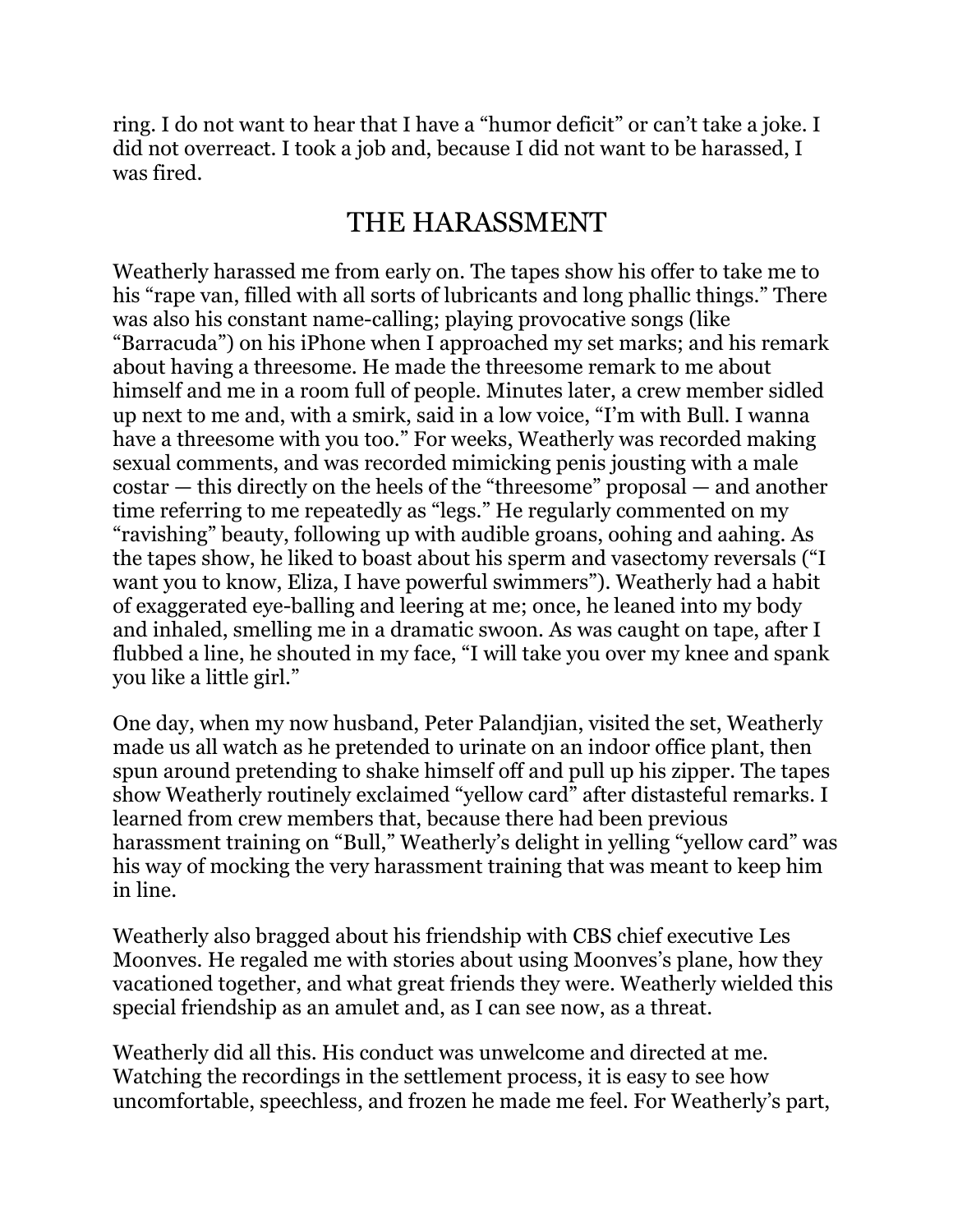it looks like a deeply insecure power play, about a need to dominate and demean. In no way was it playful, nor was it joking with two willing participants. It was not "Cary Grant ad-libbed lines," an incredulous Weatherly excuse which, even if true, asks us to believe that Hollywood behaviors from 70 years ago might be acceptable today. What is hardest to share is the way he made me feel for 10 to 12 hours per day for weeks. This was classic workplace harassment that became workplace bullying. I was made to feel dread nearly all the time I was in his presence. And this dread continues to come up whenever I think of him and that experience.

There was daily undeniably demeaning conduct that is unacceptable in an absolute sense. Everyone should be allowed to work without harassment. Weatherly sexually harassed and bullied me day-in and day-out and would have gotten away with it had he not been caught on tape, and had the CBS lawyers not inadvertently shared the tapes with my counsel, Barbara Robb. Reflecting on the whole ordeal, it often makes me think with sadness of the majority of victims who do not have the benefit of the fortunate evidence the tapes that I had.

## THE RETALIATION

Weatherly never apologized to me. Instead, I was fired shortly after speaking with him.

After weeks of enduring Weatherly's harassment, I resolved to deal with it directly. I aimed to be my diplomatic best. This was not easy for me, since there were plenty of other things I would like to have said to him. Framing my request as a plea for "help" in setting a different tone on the set, I asked him to "be my ally" and to "help ease the sexualized set comments." Weatherly responded with, "Eliza, *no one*respects women more than I do," citing his many sisters and his professed history of being *"too* respectful of women."

After I left his trailer, I went straight back to my own trailer and wrote down everything I could remember about the conversation in a text to my manager, adding, "I hope he actually received it well & doesn't run back to the studio telling them to fire me lol." Then, as I came to learn months later in the settlement process, Weatherly texted CBS Television President David Stapf about 40 minutes after our conversation and asked for what amounted to my being written off the show. Specifically, Weatherly complained that I had a "humor deficit.''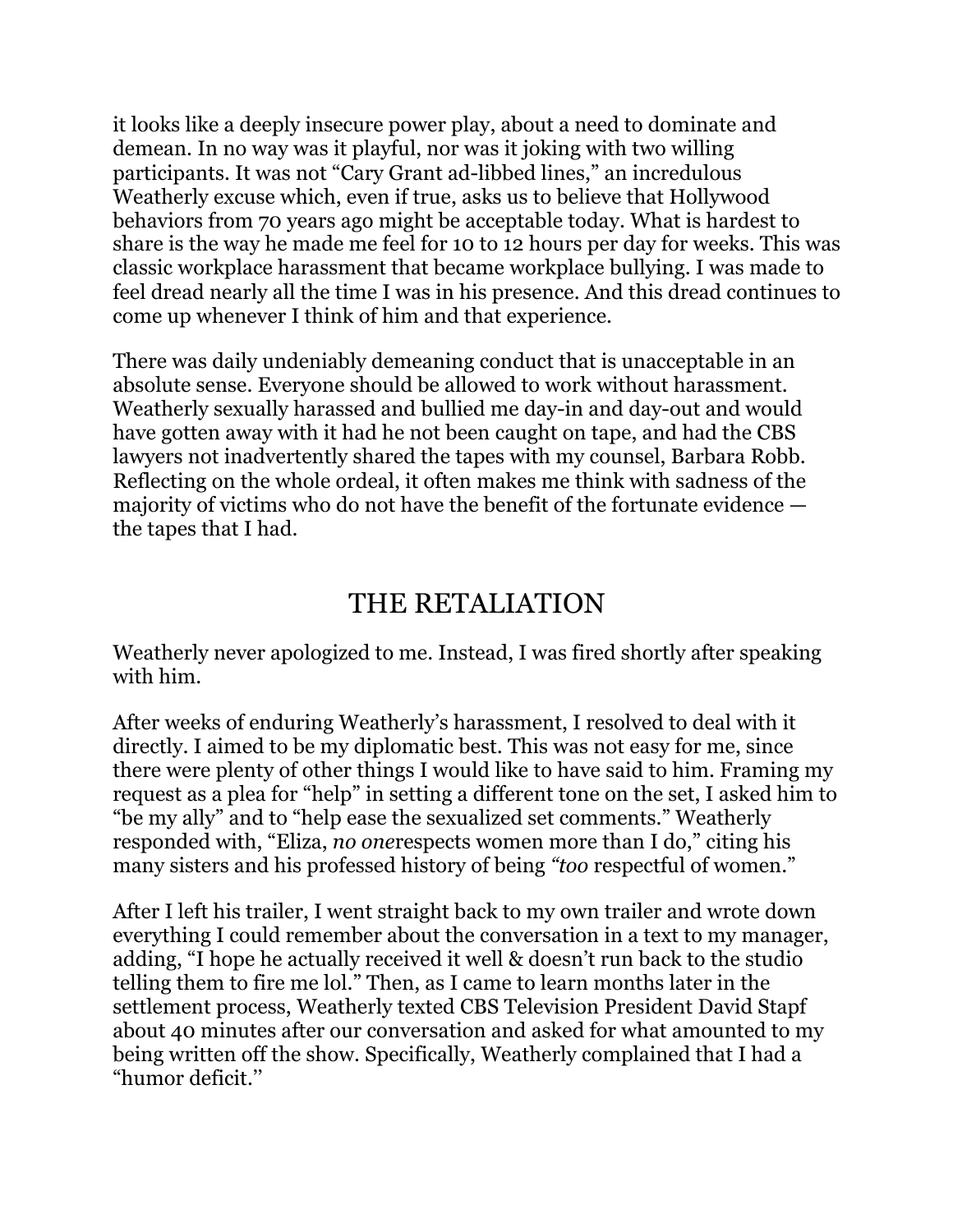Retaliation is illegal, not to mention unfair and painful. After I addressed it, Weatherly doubled down and ratcheted up his retaliation. Following our conversation and up until the season wrapped weeks later, he barely spoke to me, making it clear he was icing me out. He made every remaining day on the set somehow more awkward and oppressive.

How did it end? With a final act of bullying.

After I addressed matters with Weatherly, he circulated a "memo" to the crew instructing not to comment on my appearance or beauty. I do not know if it was a written memo or a general verbal edict, but everyone called it "the memo." Weatherly's message was clear to all: Eliza Dushku was offended by comments on her looks. (For the record, I love a good compliment).

As it turned out, the "memo" was a prop for Weatherly's final act of retaliation against me. At the wrap party held on the last day of the season, Weatherly insisted that I stay for the champagne toast. It was odd to me for several reasons: Weatherly knew I was sober, and he had not spoken to me this warmly for weeks. Nevertheless, I also wanted to say goodbyes to friends and pay my respects to the crew. Weatherly emceed the toast. So when he called me up in front of the entire cast and crew to pick the winning party raffle tickets, Weatherly was actually going out of his way to humiliate me and said something along the lines of: "I need a *beautiful* woman to come pull this ticket." He laid it on thick. "A truly *beautiful*woman . . . hmmm, who could that be?" He was performing, pretending to search the room. I immediately clocked what was happening, my breath tightened. *"Eliza*! Yes, the most *beautiful* woman of all. Yes, Eliza, *you* have to come pull the raffle ticket!" he instructed, dripping with sarcasm and in direct violation of his own edict not to comment on my physical appearance. No matter that I've acted in more than 30 films and starred in two network series, Weatherly had to let everyone know he was the boss, that he had won and no one would come on that set and reject what he thought should be his unfettered right to do and say whatever he wanted. There are crew members on record as witnesses to corroborate what for me was one of the most cruel, most aggressive humiliations I have ever experienced. It was I who was mortified.

As for Caron, the "Bull" showrunner, he was undaunted to do Weatherly's bidding. The fact is that Caron wrote me off the show within 48 hours of my complaints about Weatherly. According to what top production brass at CBS told my agent, Caron had gotten rid of me without the knowledge or consent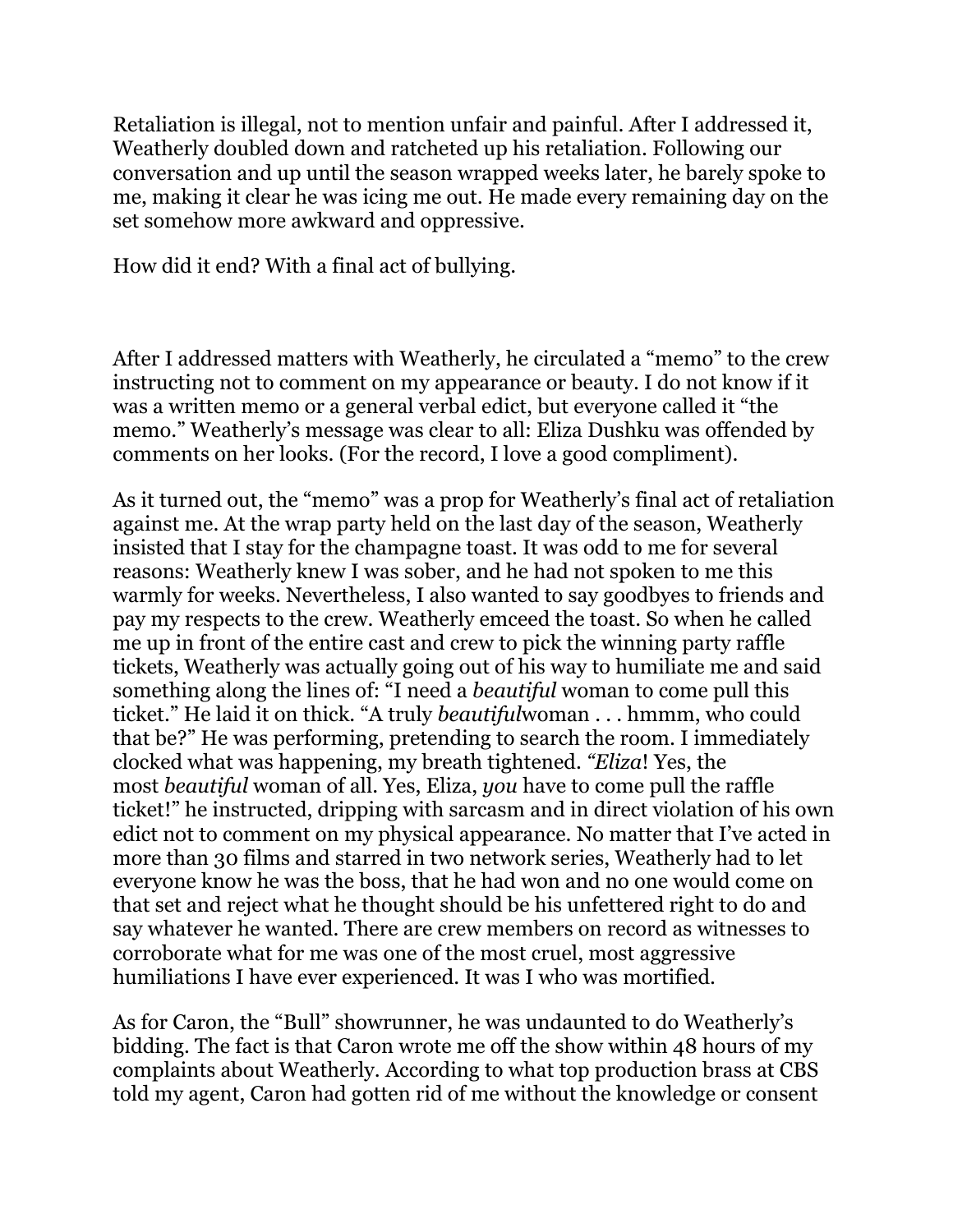of that CBS team. Caron personally fired me as I was filming on set one afternoon. It is highly unusual to get fired in the middle of a shooting. I immediately phoned my manager and agent, who in turn phoned the high-ups at CBS. The CBS execs were baffled. They said that they didn't believe that Caron had the authority to fire me this way and suggested that it could not be true. What's more, as was documented in several e-mails and texts, they and the production company, Amblin Television, were reportedly loving my work and called what I was doing for the show "fantastic'' and that they "love this dynamic.''

My talent representatives spoke to Caron about my firing months later. Caron defended Weatherly, explaining he had simply exhibited "frat" behavior and added, "What does [Eliza] expect, she was in Maxim." On the subject of my legal rights, Caron said to my manager, "If Eliza wants to be out of the business by suing CBS, she can be out of the business."

The boys' club remains in full force at CBS. The bullying continued. In the settlement process, CBS used as defense a photo of me in a bathing suit, pulled from my own Instagram, as if this suggested I deserved or was not offended by the sexual harassment I experienced.

CBS ultimately paid me \$9.5 million earlier this year to settle the allegations an amount that represented a portion of what I would have earned had I finished my potential six-year contract. But this wasn't just about money; I wanted a culture change. A significant settlement condition was my requirement that CBS designate an individual trained in sexual harassment compliance to monitor Weatherly and the show in general. CBS did not want to do this, but I wouldn't settle without this condition. Another condition I insisted on was that I be allowed to meet with Steven Spielberg, whose Amblin Television coproduces "Bull," so I could talk with him about what occurred on his set. I have not yet had my meeting with Spielberg, but I cannot help but wonder where the legendary Hollywood director was throughout all of this. I have been a lifelong fan and assumed that if anyone could make changes, it would be Spielberg. Watching the Golden Globes and seeing Spielberg frontand-center wearing a "Time's Up" pin shortly after my settlement made me especially eager to meet with him.

The condition CBS required of me was that I not speak about what happened. I really struggled with this and still do. Some online "posters" have called it hush money. Headlines have called it a "secret settlement.'' How was I to get paid? I have worked in this industry for close to 30 years. I faced a wrongful termination, the prospect of a three-to-five year lawsuit, and million-dollar